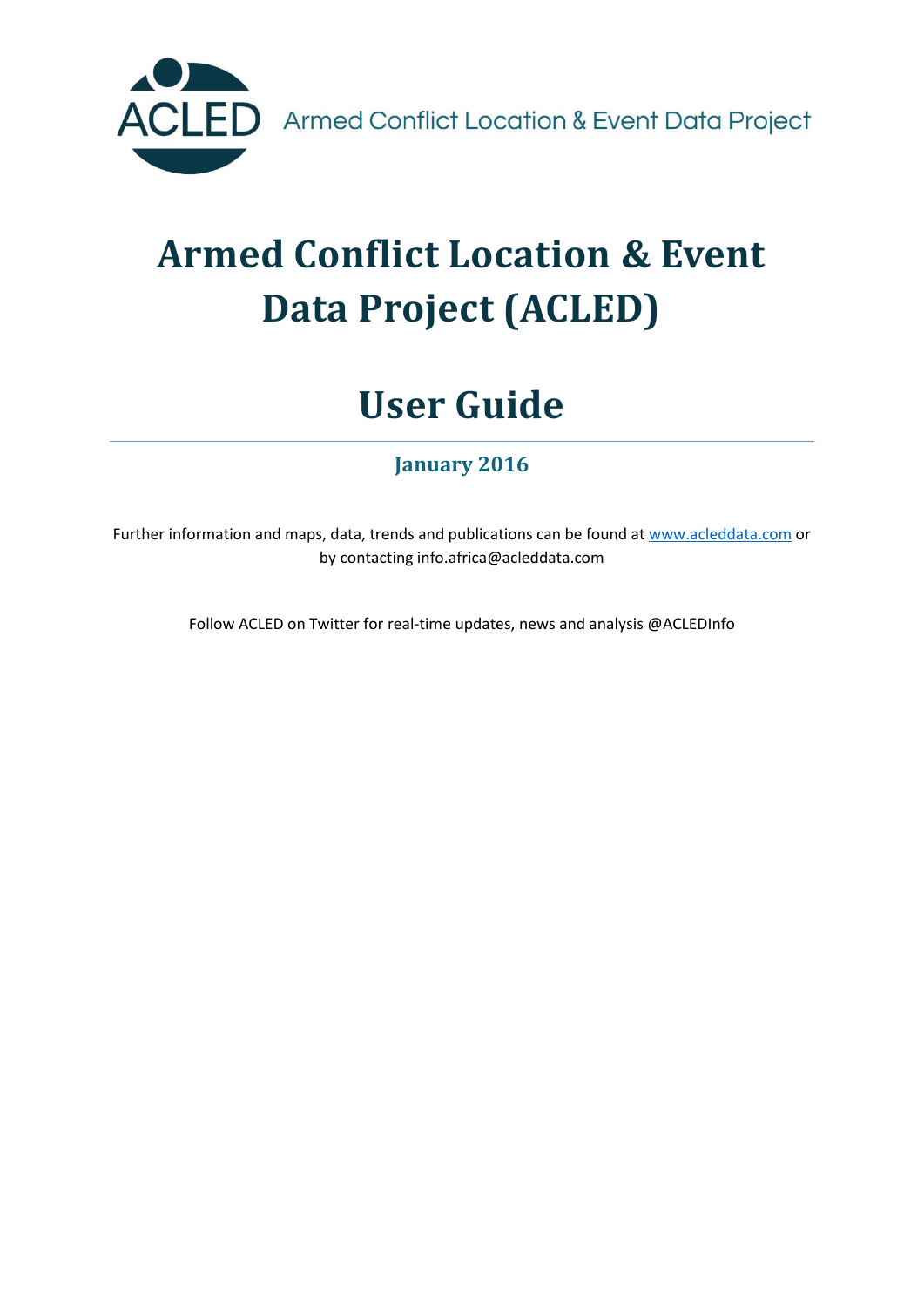

### **ACLED DOWNLOAD AND USE**

ACLED is designed to present a realistic assessment of violent political activity within a state. For that reason, data downloaded from ACLED is likely to look different than other, complementary, conflict datasets. This is a brief on how to download and read these files.

### **FILES**

#### *Downloading*

Version 6 of ACLED covers political violence in Africa, from January 1997 – December 2015. The [dataset](http://www.acleddata.com/data/version-6-data-1997-2015/) is available online. Earlier versions of the dataset (Versions 1, 2, 3, 4 and 5) contained data on Africa from 1997 to 2010, 2011, 2012 and 2014, in addition to short periods of coverage for regions outside Africa. These are available onlin[e here.](http://www.acleddata.com/data/acled-versions-1-5-data-1997-2014/)

In addition to the published datasets which cover full years, ACLED produces up-to-date data on political violence in Africa in 2016 every week. The data are published every Monday afternoon and are available on th[e realtime data page.](http://www.acleddata.com/data/realtime-data-2016/)

Alternatively, data updates and other ACLED resources (such as Conflict Trends reports) can be sent through our distribution list. A sign-up form for email alerts is available on our website [contact page.](http://www.acleddata.com/contact/email-alerts/)

Files are in xls and shapefile format. The xls sheet can be opened by any office package. Click on the "xls" link to download the file. A compatible document with a general description of the violence within the chosen state is also provided for select cases as well as a review of the active groups in particular countries and regions. The shapefile will require a GIS package or others than can read spatial data (e.g. R).

### *File Contents*

Data are available by country from Jan 1997-Dec 2015 and countries can be joined as the same columns appear in each state file. Additional 'regional' or 'actor' sets are available where particularly unstable regions are reported together. For example, activity from Sudan, Chad and Central African Republic can be downloaded, or activity for all of Africa, select rebel groups, pre-1997 Sierra Leone and Liberian conflicts, only civil wars, only violence against civilians, etc.

### *Variable and File Structure*

The file structure is the same for all downloaded files. Events are atomic, in that they are recorded by day and location, actor and event type. For example, if a battle between a government and rebel group occurs over three days in one town, this is recorded as three separate events in ACLED. If during that time, there are reports of violence against civilians in the same town, this is recorded as a separate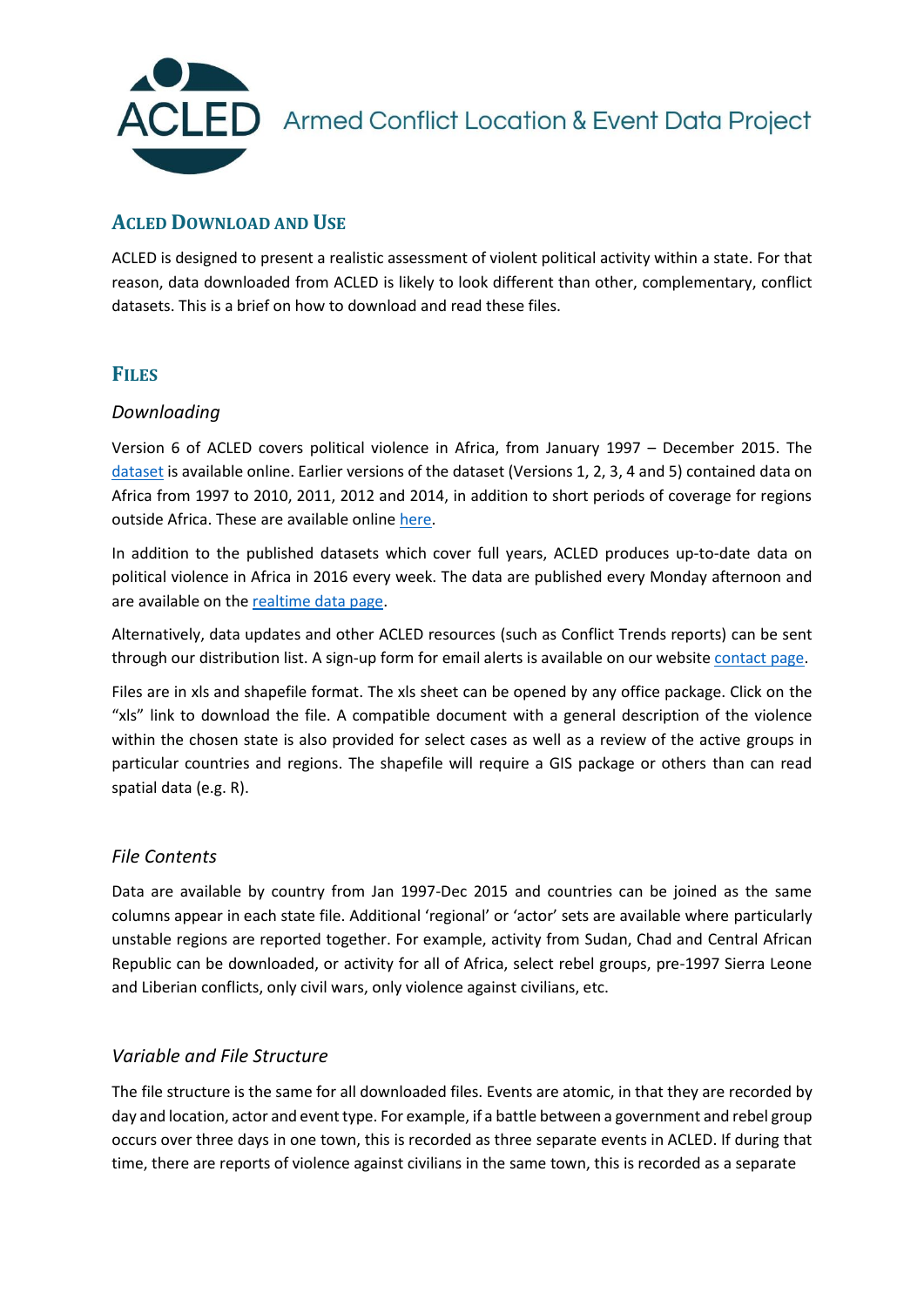

event, as the actors and event type are different. Data can be aggregated by month, regions, or event types using pivot tables.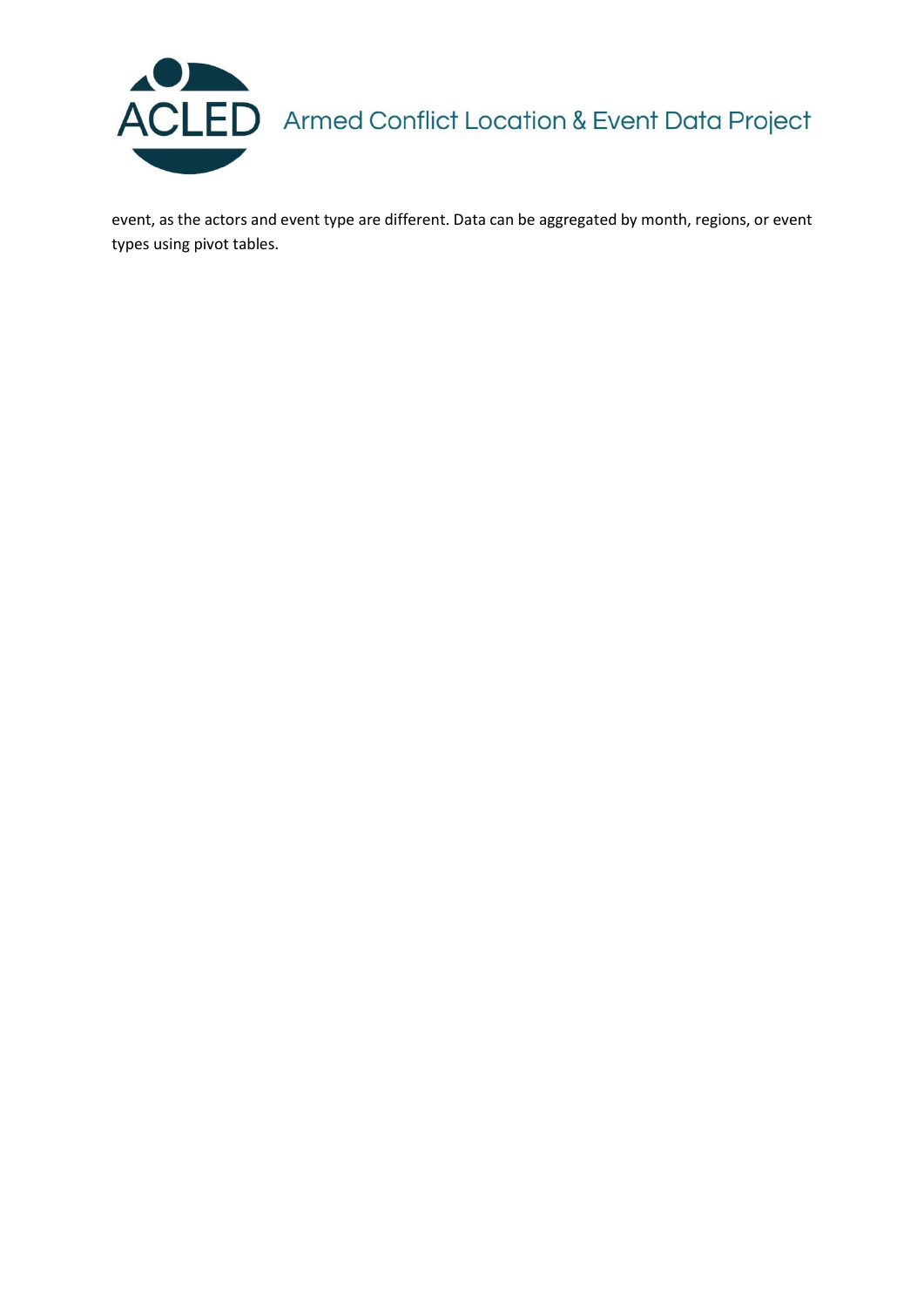

Information in a downloaded file includes:

| <b>Column Name</b> | Content                                                                               |                                                |
|--------------------|---------------------------------------------------------------------------------------|------------------------------------------------|
| GWNO               | A numeric code for each individual<br>country from Gleditsch and Ward (209)           |                                                |
| EVENT_ID_CNTY      | An individual identifier by number and<br>country acronym                             | Is associated with country                     |
|                    |                                                                                       | id short name. This cannot                     |
|                    |                                                                                       | be sorted as the country                       |
|                    |                                                                                       | name distorts the sequence                     |
| EVENT_ID_NO_CNTY   | An individual numeric identifier                                                      | This can be sorted, and is                     |
|                    |                                                                                       | based on event date and country                |
| EVENT_DATE         | Recorded as Day / Month / Year                                                        |                                                |
| <b>YEAR</b>        | The year in which an event took place                                                 |                                                |
| TIME PRECISION     | A numeric code indicating the level of<br>certainty of the date coded for the event   | Number corresponds to                          |
|                    |                                                                                       | likelihood of correct date                     |
|                    |                                                                                       | $1$ -day                                       |
|                    |                                                                                       | 2-week                                         |
|                    |                                                                                       | 3-month                                        |
|                    |                                                                                       | 1 is the default                               |
| EVENT_TYPE         | The type of conflict event.                                                           |                                                |
|                    | Nine types of events are coded.                                                       |                                                |
|                    | Battle-No change of territory                                                         |                                                |
|                    | Battle-Non-state actor overtakes territory                                            |                                                |
|                    | Battle-Government regains territory                                                   |                                                |
|                    | Headquarters or base established                                                      |                                                |
|                    | <b>Strategic Development</b>                                                          |                                                |
|                    | Riots/Protests                                                                        |                                                |
|                    | Violence against civilians                                                            |                                                |
|                    | Non-violent transfer of territory                                                     |                                                |
|                    | Remote violence                                                                       |                                                |
| ACTOR1             | The named actor involved in the event. If<br>a dyadic event, this will be accompanied | See<br>'Actor<br>Type'<br>designation<br>below |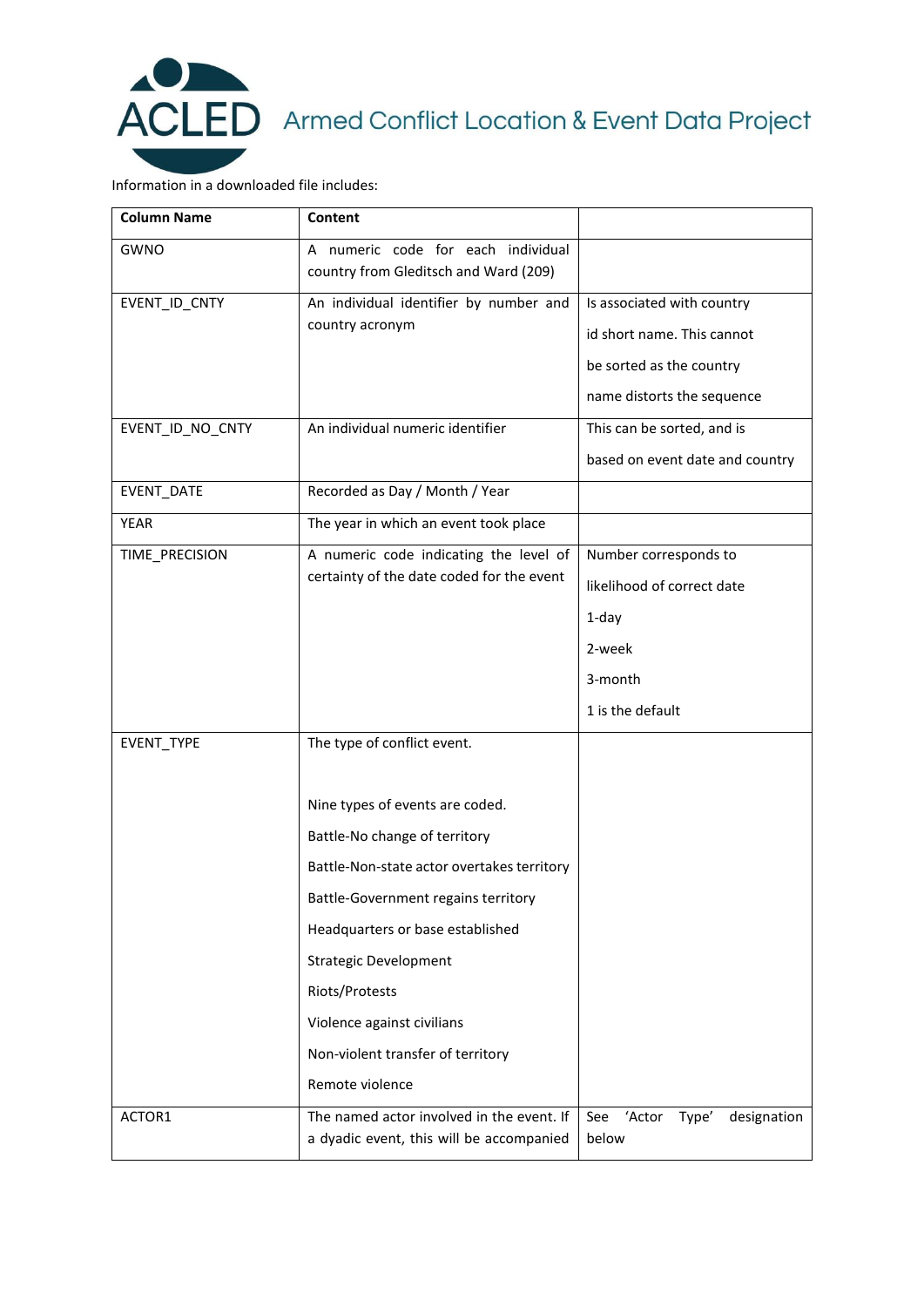

|                    | by a second actor. If a monadic event, no<br>second actor necessary                                                                                                                                                                                                                                                                                                             |                                                                                                                                                                                                                  |
|--------------------|---------------------------------------------------------------------------------------------------------------------------------------------------------------------------------------------------------------------------------------------------------------------------------------------------------------------------------------------------------------------------------|------------------------------------------------------------------------------------------------------------------------------------------------------------------------------------------------------------------|
| ALLY_ACTOR_1       | The named actor allied with or identifying<br>ACTOR1. Ally for one specific event                                                                                                                                                                                                                                                                                               | See 'Actor<br>Type'<br>designation<br>below                                                                                                                                                                      |
| INTER1             | A numeric code indicating the type of<br>ACTOR1                                                                                                                                                                                                                                                                                                                                 | See 'interaction' numbers below.<br>Only main actor is coded.                                                                                                                                                    |
| ACTOR2             | The named actor involved in the event. If<br>a dyadic event, there will be an "Actor 1"                                                                                                                                                                                                                                                                                         | See 'Actor<br>Type'<br>designation<br>below                                                                                                                                                                      |
| ALLY_ACTOR_2       | The named actor allied with or identifying<br>ACTOR2                                                                                                                                                                                                                                                                                                                            | See<br>'Actor<br>designation<br>Type'<br>below                                                                                                                                                                   |
| INTER2             | A numeric code indicating the type of<br>ACTOR2                                                                                                                                                                                                                                                                                                                                 | See 'interaction' numbers below.<br>Only main actor is coded.                                                                                                                                                    |
| <b>INTERACTION</b> | A numeric code indicating the interaction<br>between types of ACTOR1 and ACTOR2.<br>Coded as an interaction between<br>actor types, and recorded as<br>lowest joint number<br>1-Government/Military/Police<br>2-Rebel group<br>3-Political Militia<br>4-Communal Militia<br>5-Rioters<br>6-Protestors<br>7-Civilians<br>8-Other (e.g. Regional groups<br>such as AFICOM; or UN) | See 'Interactions' below and in<br>codebook e.g. When the action is<br>between a government and a<br>rebel group, this will be coded as<br>12; when a political militia attacks<br>civilians, it is coded as 37. |
| <b>COUNTRY</b>     | The country in which the event took place                                                                                                                                                                                                                                                                                                                                       |                                                                                                                                                                                                                  |
| ADMIN1             | The largest sub-national administrative<br>region in which the event took place                                                                                                                                                                                                                                                                                                 | Based on GIS operation                                                                                                                                                                                           |
| ADMIN2             | second<br>largest<br>sub-national<br><b>The</b><br>administrative region in which the event<br>took place                                                                                                                                                                                                                                                                       | Based on GIS operation                                                                                                                                                                                           |
| ADMIN3             | third<br>The<br>largest<br>sub-national<br>administrative region in which the event<br>took place                                                                                                                                                                                                                                                                               | Based on GIS operation                                                                                                                                                                                           |
| <b>LOCATION</b>    | The location in which the event took place                                                                                                                                                                                                                                                                                                                                      |                                                                                                                                                                                                                  |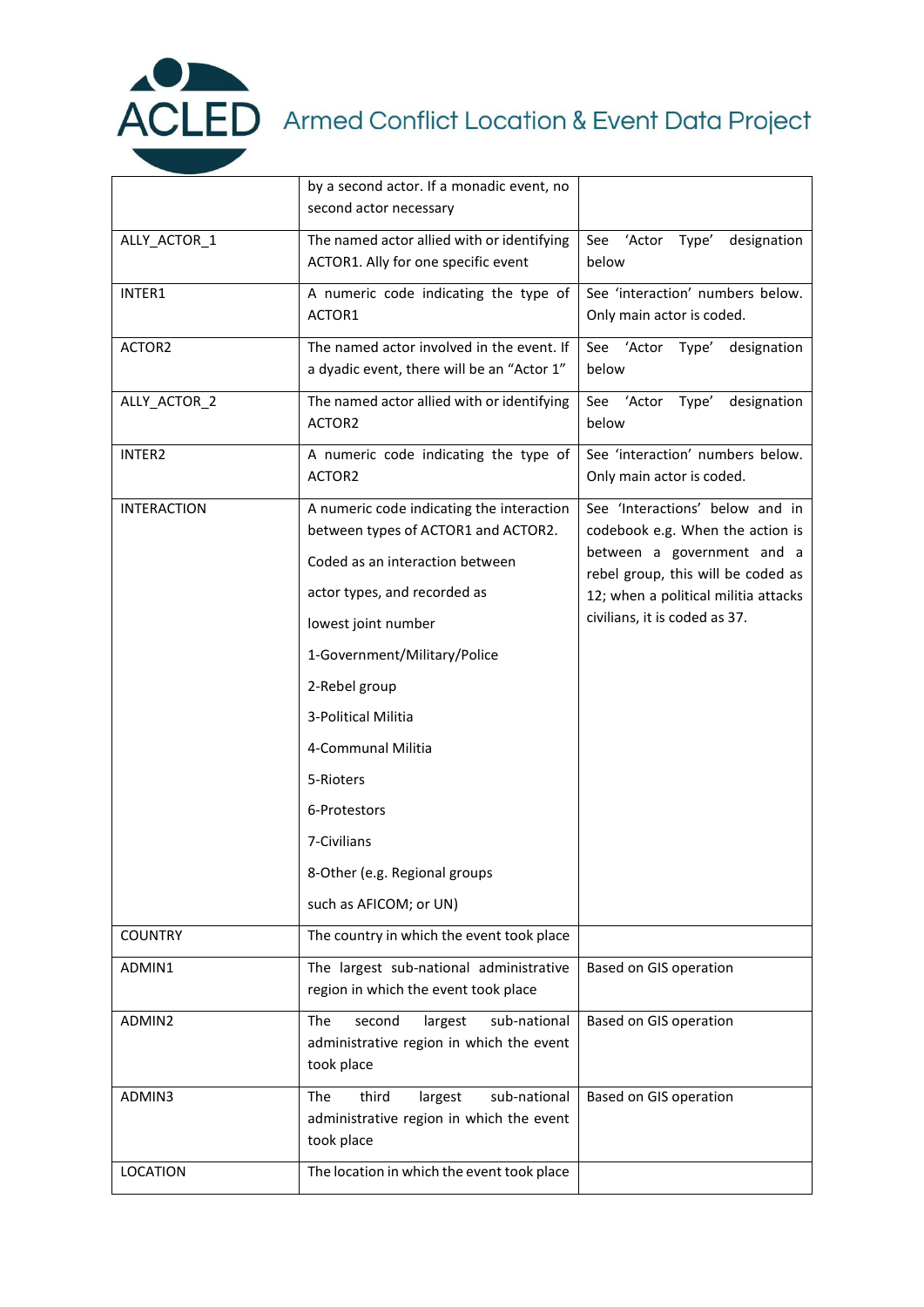

| <b>LATITUDE</b>   | The latitude of the location                                                                        |                                                                                                                                                                                                                                                                                                                                                                                                                                                                                                                                                                                                |
|-------------------|-----------------------------------------------------------------------------------------------------|------------------------------------------------------------------------------------------------------------------------------------------------------------------------------------------------------------------------------------------------------------------------------------------------------------------------------------------------------------------------------------------------------------------------------------------------------------------------------------------------------------------------------------------------------------------------------------------------|
| LONGITUDE         | The longitude of the location                                                                       |                                                                                                                                                                                                                                                                                                                                                                                                                                                                                                                                                                                                |
| GEO_PRECIS        | A numeric code indicating the level of<br>certainty of the location coded for the<br>event          | Number corresponds to likelihood<br>of correct location<br>immediate<br>1-town<br>or<br>surroundings<br>2-part of ADM 2 region<br>3-regional capital                                                                                                                                                                                                                                                                                                                                                                                                                                           |
| <b>SOURCE</b>     | The source of the event report                                                                      | The general name of the source is<br>provided                                                                                                                                                                                                                                                                                                                                                                                                                                                                                                                                                  |
| <b>NOTES</b>      | A short description of the event                                                                    |                                                                                                                                                                                                                                                                                                                                                                                                                                                                                                                                                                                                |
| <b>FATALITIES</b> | Number or estimate of fatalities due to<br>event. These are frequently different<br>across reports. | Recorded as number if reported.<br>number<br>reported<br>Lowest<br>⊟if<br>records differ or vague estimate is<br>provided. However, if reports<br>mention several, many, or plural<br>'civilians' and no other reference,<br>this is recorded as '10'. If report<br>mentions dozens, this is recorded<br>'12'. If report mentions<br>as<br>hundreds, this is recorded as '100'.<br>summarized<br>fatalities<br>Ιf<br>are<br>reported, but events occurred<br>across several days or in multiple<br>locations simultaneously, total<br>number is divided and recorded by<br>day or by location. |

### **ADDITIONAL INFORMATION**

In ACLED, conflict actors include rebels, militias, and organized political groups who interact over issues of political authority (i.e. territorial control, government control, access to resources, etc.). ACLED recognizes a range of actors including governments, rebels, militias, ethnic groups, active political organizations, and civilians. Political violence is understood as the use of force by a group with a political purpose or motivation. ACLED defines political violence through its constituent events, the intent of which is to produce a comprehensive overview of all forms of political conflict within and across states. A politically violent event is a single altercation where often force is used by one or more groups for a political end, although some instances - including protests and non-violent strategic development - are included to capture the potential pre-cursors or critical junctures of a conflict.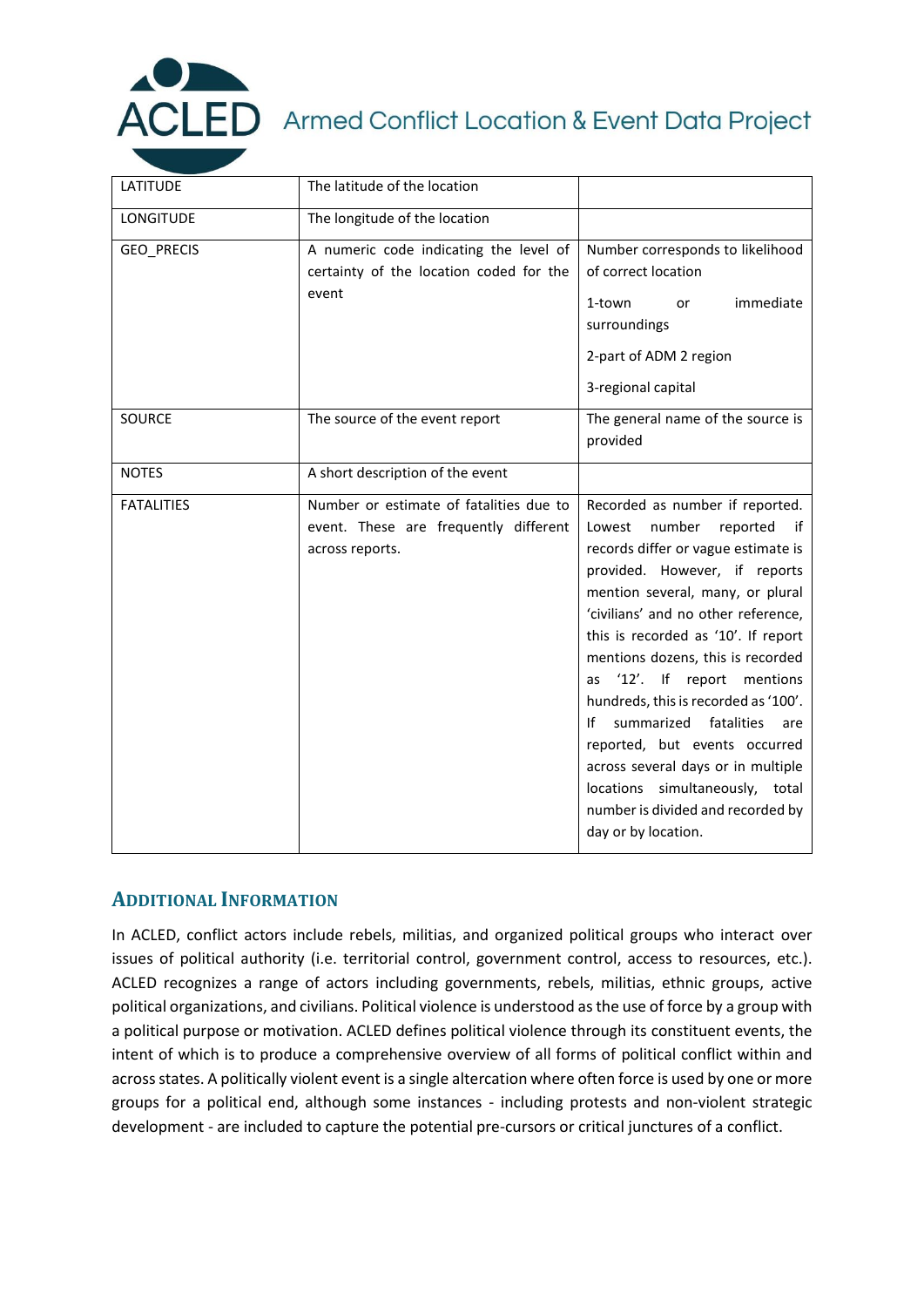

#### *Actors*

**.** 

Governments are defined as internationally recognized regimes in assumed control of a state. Government actors are defined by ACLED as a series of separate regimes rather than a uniform body (e.g. Congo/Zaire 1965-1997 (Mobutu), Democratic Republic of Congo (1997-2001) and Democratic Republic of Congo (2001-2008) as opposed to Congo/Zaire (1962- present). As the strength, capacity and policies of governments can vary widely from one regime to the next, ACLED designates governments by their leading regimes. This enables researchers to captures the differences in government involvement and reaction to violence. As militaries are a direct arm of the government, these actors are noted as "Military Forces of State (YEARS)". Mutinies of militaries are coded as "Mutiny of Military Forces of State (YEARS)".

Rebel groups are defined as political organizations whose goal is to counter an established national governing regime by violent acts. Rebel groups have a stated political agenda for national power, are acknowledged beyond the ranks of immediate members, and use violence as their primary means to pursue political goals. Rebel groups often have predecessors and successors due to diverging goals within their membership. ACLED tracks these evolutions. Militias are more difficult to assess since they can be created for a specific purpose or during a specific time period (i.e. Janjaweed) and may be associated with an ethnic group, but not entirely represent it (i.e. Kenyan Luo ethnic militias). ACLED's definition of organized political groups includes militias operating in conjunction or in alliance with a recognized government, political elite, and rebel organization or opposition group. These groups are typically supported, armed by, or allied with a political elite and act towards a goal defined by these elites or larger political movements. Whereas often opposition parties will have a militia arm, groups such as the Sudanese Janjaweed or Serbian Tigers work as supplements to government power. These groups are not subsumed into the category of government or opposition, but are noted as an armed associated wing. When these groups operate with another type of group (e.g. military, rebel etc.) this alliance during each event is noted.

Militias are recorded by their stated name. In some cases, an 'unidentified armed group' perpetrates political violence; the default assumption in ACLED is that such groups can be considered militias and their activity coded under 'unidentified armed group'.<sup>1</sup> Within the 'unidentified armed group' designation, it is also possible to specify a country of origin if it is known, such as 'unidentified armed group (Sudan).'

Alternatively, ethnic militias can be long-term policing units, such as those common among Somali clans. ACLED coders distinguish between active ethnic militias involved in communal violence (militias against each other) as opposed to violence with governing forces that are outside of a civil war context (i.e. Karamojong violence in Uganda). If an ethnic militia is formed to engage in intra or inter communal violence, such groups are designated "'ethnic group x' militia".

Riots are violent, spontaneous grouping populated by 'rioters'. These activities are coded as riots if the spontaneous civilian actors become violent against people or property. Protests are non-violent

 $1$  Often such activity is designed to be 'unidentified', since most of 'unidentified' activity is violence against civilians for a political purpose.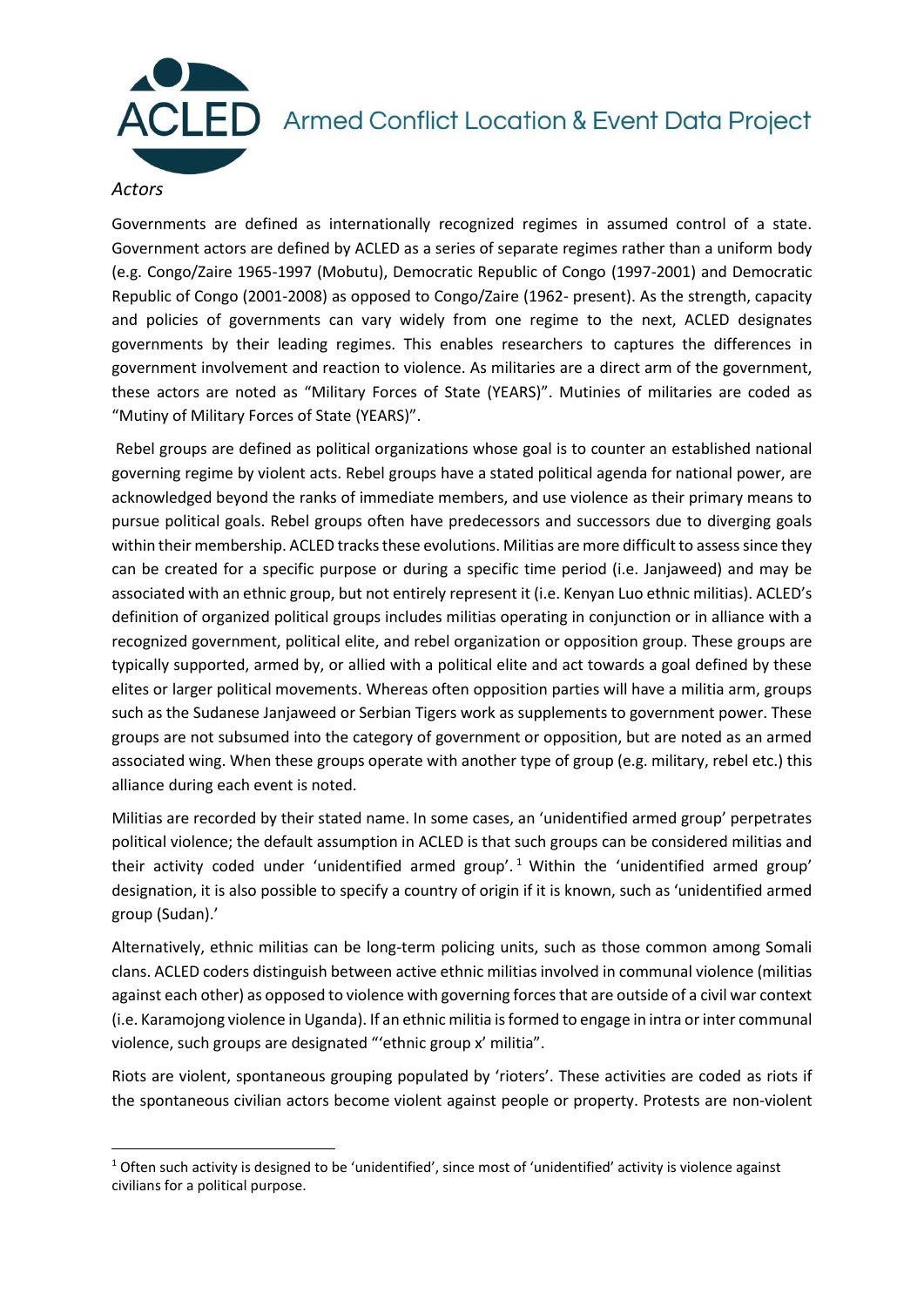

spontaneous groupings with 'protesters'. However, should violence be used against protesters, this is considered violence against civilians. Should the protesters become violent, this action is considered a riot. Protesters and civilians are the only unarmed actors included by ACLED. These groups are either the direct victims of armed violence or are recognized groups protesting peacefully. Both protesters and civilians are general categories and are noted as "Protesters (Country X)" or "Civilians (Country X)". If either rioters, protesters, or civilians are associated with a named group, that group is recorded in the 'ally' column. Small categories of 'other' actors include hired mercenaries, security firms and their employees, UN or external forces. They are noted by their name and actions.

In conclusion, all actors have an official name<sup>2</sup>, a stated political purpose and use violence or protest for political means. Organizations must be cohesive and are not assembled for single events, with the exception of riots and protests. Further, the events in which they are involved must be connected to each other as a means to achieve a larger political purpose. This necessary and sufficient definition of actors allows us to track a range of movements.

| <b>Event Type</b>                                | <b>Event Description</b>                                                                                                                                                                                                                                                                                                                                                                                                                                                                                        |
|--------------------------------------------------|-----------------------------------------------------------------------------------------------------------------------------------------------------------------------------------------------------------------------------------------------------------------------------------------------------------------------------------------------------------------------------------------------------------------------------------------------------------------------------------------------------------------|
| Battle-No<br>οf<br>change<br>territory           | A battle between two violent armed groups where control of<br>the contested location does not change. This is the correct<br>event type if the government controls an area, fights with rebels<br>and wins; if rebels control a location and maintain control after<br>fighting with government forces; or if two militia groups are<br>fighting. These battles are the most common activity and take<br>place across a range of actors, including rebels, militias, and<br>government forces, communal groups. |
| Battle-Non-state<br>actor<br>overtakes territory | A battle where non-state actors win control of location. If, after<br>fighting with another force, a non-state group acquires control,<br>or if two non-state groups fight and the group that did not begin<br>with control acquires it, this is the correct code. There are few<br>cases where opposition groups other than rebels acquire<br>territory.                                                                                                                                                       |
| <b>Battle-Government</b><br>regains territory    | A battle in which the government regains control of a location.<br>This event type is used solely for government re-acquisition of<br>control. A small number of events of this type include militias<br>operating on behalf of the government to regain territory<br>outside of areas of a government's direct control (for example,<br>proxy militias in Somalia which hold territory independently but<br>are allied with the Federal Government).                                                           |
| Headquarters or<br>base<br>established           | A non-state group establishes a base or headquarters. This<br>event is non-violent, and coded when a permanent or semi-<br>permanent base is established. There are few if any cases                                                                                                                                                                                                                                                                                                                            |

#### *ACLED Event Types*

**<sup>.</sup>** <sup>2</sup> Barring the 'unidentified' category.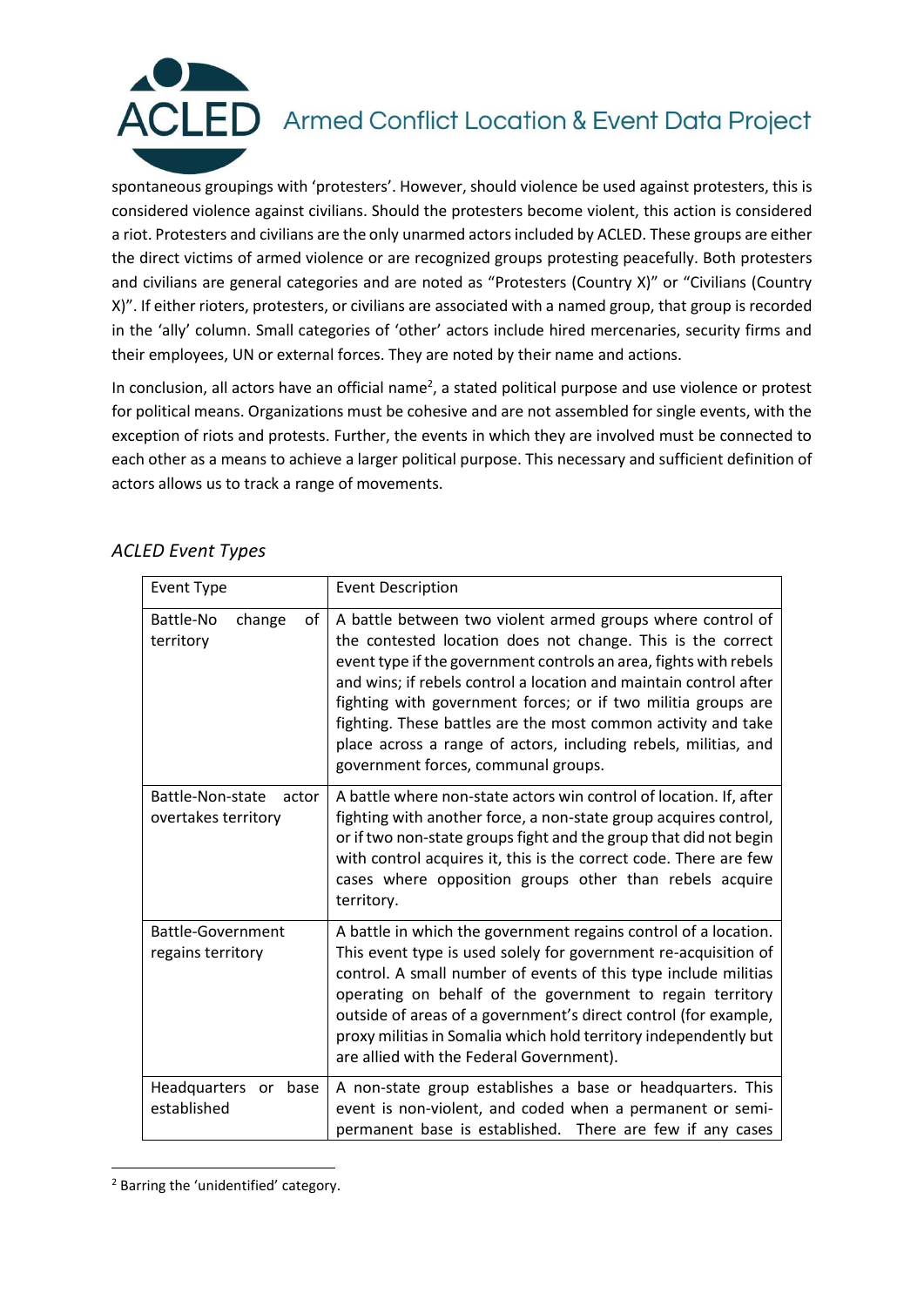

|                                      | where opposition groups other than rebels acquire territory.<br>These events are coded as one-sided events without a second<br>actor involved.                                                                                                                                                                                                                                                                                                                                                                                                                                                                                                                                                                               |
|--------------------------------------|------------------------------------------------------------------------------------------------------------------------------------------------------------------------------------------------------------------------------------------------------------------------------------------------------------------------------------------------------------------------------------------------------------------------------------------------------------------------------------------------------------------------------------------------------------------------------------------------------------------------------------------------------------------------------------------------------------------------------|
| Strategic development                | This event records activity by rebel groups/militia/governments<br>that does not involve active fighting but is within the context of<br>the war/dispute. For example: recruitment drives, incursions or<br>rallies qualify for inclusion. It also records the location and date<br>of peace talks and arrests of high-ranking officials. The inclusion<br>of such events is limited, as its purpose is to capture pivotal<br>events within campaigns of political violence. The notes column<br>contains information on the specifics of the event. This category<br>can also refer to failed attempts at remote violence, for<br>example the disarming and defusing of improvised explosive<br>devices by security forces. |
| Riots/Protests                       | A protest describes a non-violent, group public demonstration,<br>often against a government institution. Rioting is a violent form<br>of demonstration. These can be coded as one-sided events. All<br>rioters and protesters are noted by generic terms (e.g. Protester<br>(Country)), but if representing a group, the name of that group<br>is recorded in the 'ally' column.                                                                                                                                                                                                                                                                                                                                            |
| Violence<br>against<br>civilians     | Violence against civilians occurs when any armed/violent group<br>attacks civilians. By definition, civilians are unarmed and not<br>engaged in political violence, Rebels, governments, militias,<br>rioters can all commit violence against civilians.                                                                                                                                                                                                                                                                                                                                                                                                                                                                     |
| Non-violent transfer of<br>territory | This event describes situations in which rebels or governments<br>acquire control of a location without engaging in a violent act.                                                                                                                                                                                                                                                                                                                                                                                                                                                                                                                                                                                           |
| Remote violence                      | Remote violence refers to events in which the tool for engaging<br>in conflict did not require the physical presence of the<br>Remote<br>violence notes<br>that<br>the<br>perpetrator.<br>main<br>characteristic of an event is that a spatially removed group<br>determines the time, place and target of the attack. These<br>include bombings, IED attacks, mortar and missile attacks, etc.<br>Remote violence can be waged on both armed agents (e.g. an<br>active rebel group; a military garrison), civilians (e.g. a roadside<br>bombing) and infrastructure/property (e.g. the bombing of oil<br>facilities).                                                                                                       |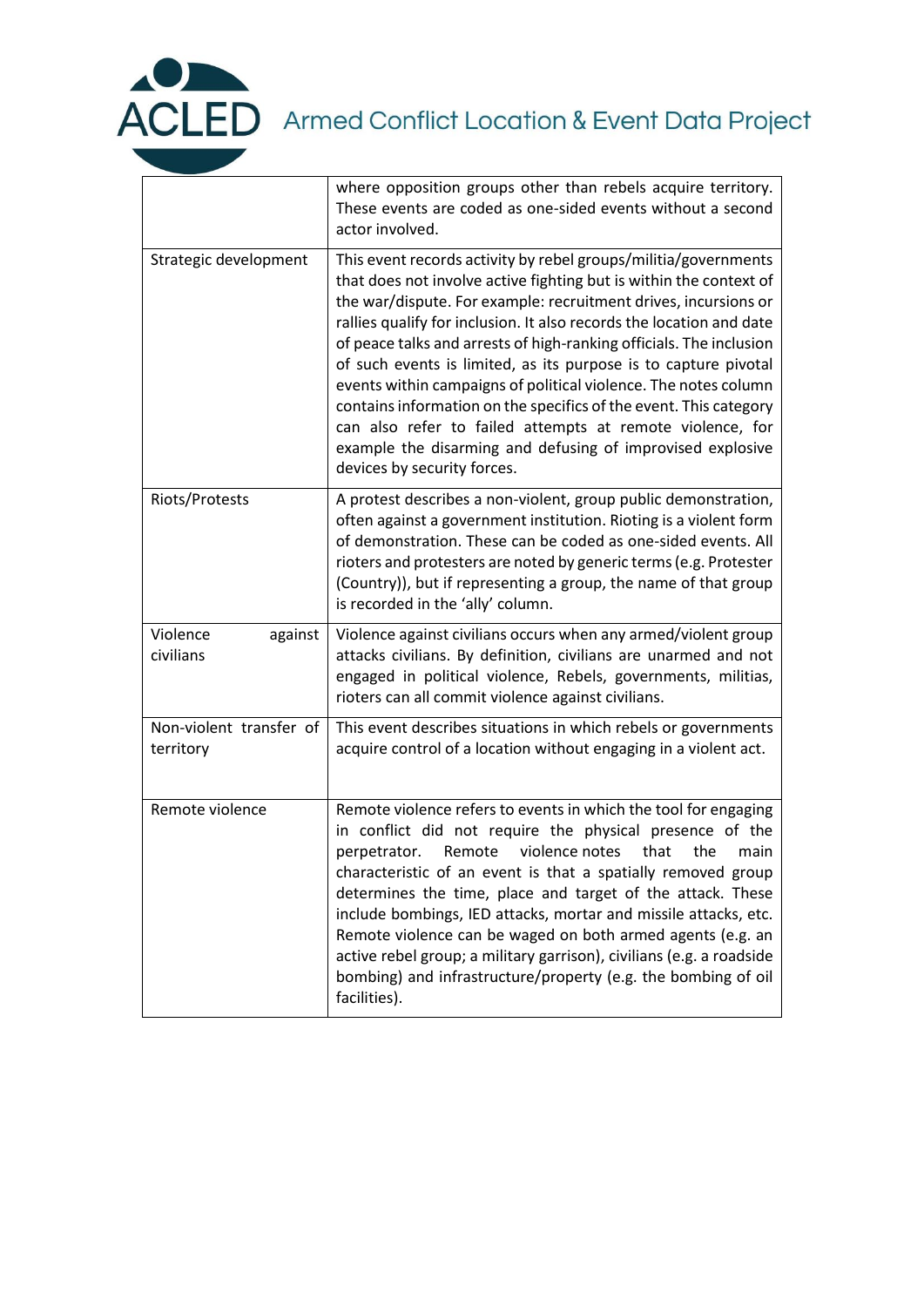

#### *Interactions*

Interaction codes note the 'types' of actors who interact, without reference to the type of event.

All actors fall into 1 of 8 categories (including governments, rebels, civilians etc.):

Government or mutinous force = 1

Rebel force = 2

Political militia = 3

Ethnic militia = 4

Rioters = 5

Protesters = 6

Civilians = 7

Outside/external force (e.g. UN) = 8

An ethnic militia is associated with a direct ethnic community and no other identifier. For example, the Turkana, Pokot, or many Somali militias are described as armed units for ethnic group contest and protection. These are referred to as 'communal' in the interaction column. These local and ethnically bounded groups are considered distinct from militia groups that operate as armed and violent wings of government, opposition groups, the forces of political elites or a religious organization. These 'political' militia groups tend to not be associated with defined ethnic communities; they also operate outside of ethnic homelands and for goals other than the promotion of ethnic interests. The Mungiki of Kenya, War Veterans Group in Zimbabwe, Boko Haram of Nigeria, and Mayi-Mayi of DR-Congo are examples of these groups. The remaining group identifiers are covered in section 2.

A single number represents the one/two group interaction. This is the basis of the INTERACTIONS column. INTERACTION numbers are always the smallest possible number. Those with a 0 are for single actor events. The codes include:

Interaction codes include:

- 10- SOLE MILITARY ACTION
- 11- MILITARY VERSUS MILITARY
- 12- MILITARY VERSUS REBELS
- 13- MILITARY VERSUS POLITICAL MILITIA
- 14- MILITARY VERSUS COMMUNAL MILITIA
- 15- MILITARY VERSUS RIOTERS
- 16- MILITARY VERSUS PROTESTERS
- 17- MILITARY VERSUS CIVILIANS
- 18- MILITARY VERSUS OTHER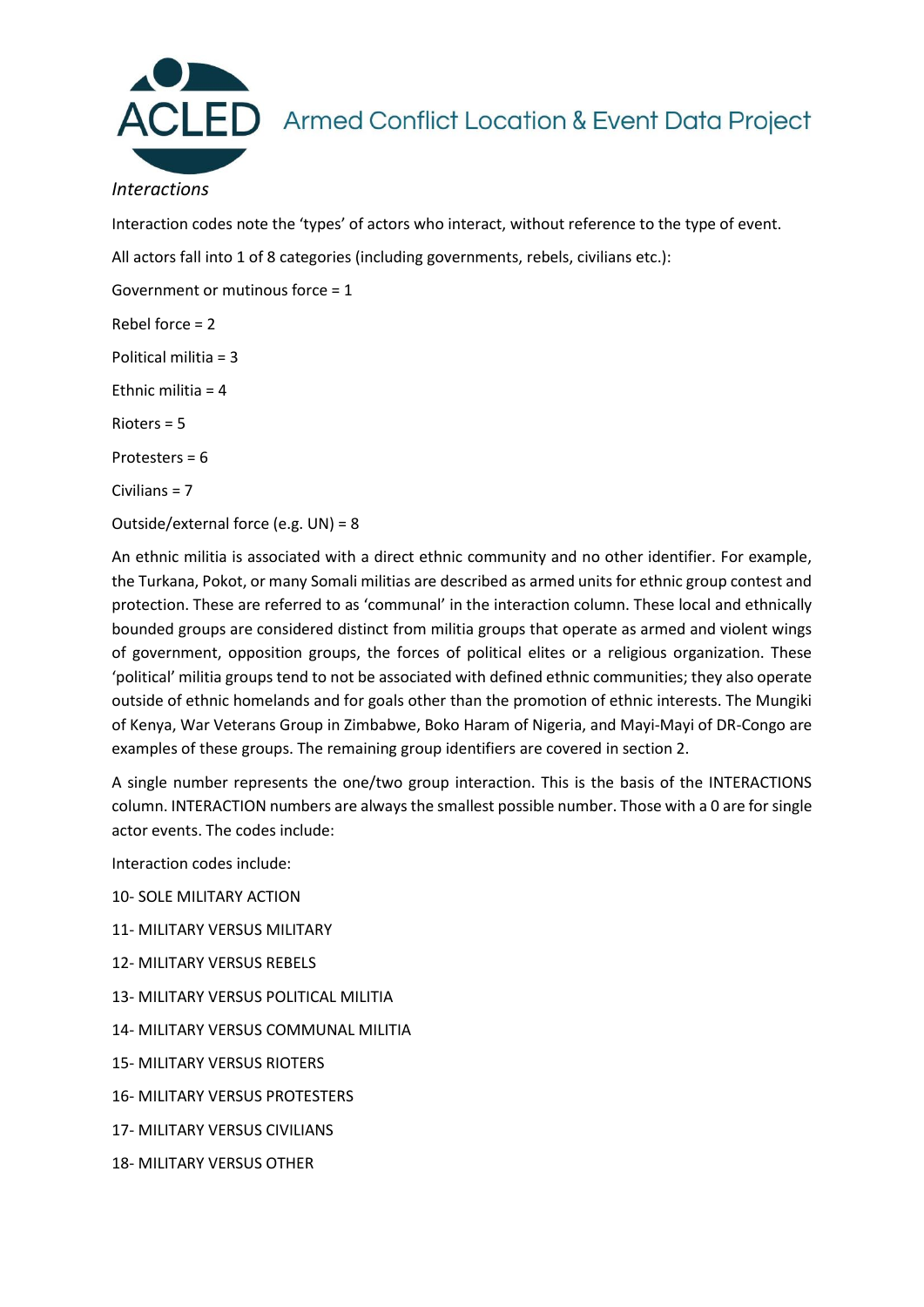

- 20- SOLE REBEL ACTION (e.g. base establishment)
- 22- REBELS VERSUS REBELS
- 23- REBELS VERSUS POLITICAL MILIITA
- 24- REBELS VERSUS COMMUNAL MILITIA
- 25- REBELS VERSUS RIOTERS
- 26- REBELS VERSUS PROTESTERS
- 27- REBELS VERSUS CIVILIANS
- 28- REBELS VERSUS OTHERS
- 30- SOLE POLITICAL MILITIA ACTION
- 33- POLITICAL MILITIA VERSUS POLITICAL MILITIA
- 34- POLITICAL MILITIA VERSUS COMMUNAL MILITIA
- 35- POLITICAL MILITIA VERSUS RIOTERS
- 36- POLITICAL MILITIA VERSUS PROTESTERS
- 37- POLITICAL MILITIA VERSUS CIVILIANS
- 38- POLITICAL MILITIA VERSUS OTHERS
- 40- SOLE COMMUNAL MILITIA ACTION
- 44- COMMUNAL MILITIA VERSUS COMMUNAL MILITIA
- 45- COMMUNAL MILITIA VERSUS RIOTERS
- 46- COMMUNAL MILITIA VERSUS PROTESTERS
- 47- COMMUNAL MILITIA VERSUS CIVILIANS
- 48- COMMUNAL MILITIA VERSUS OTHER
- 50- SOLE RIOTER ACTION
- 55- RIOTERS VERSUS RIOTERS
- 56- RIOTERS VERSUS PROTESTERS
- 57- RIOTERS VERSUS CIVILIANS
- 58- RIOTERS VERSUS OTHERS
- 60- SOLE PROTESTER ACTION
- 66- PROTESTERS VERSUS PROTESTERS
- 67- PROTESTERS VERSUS CIVILIANS
- 68- PROTESTERS VERSUS OTHER